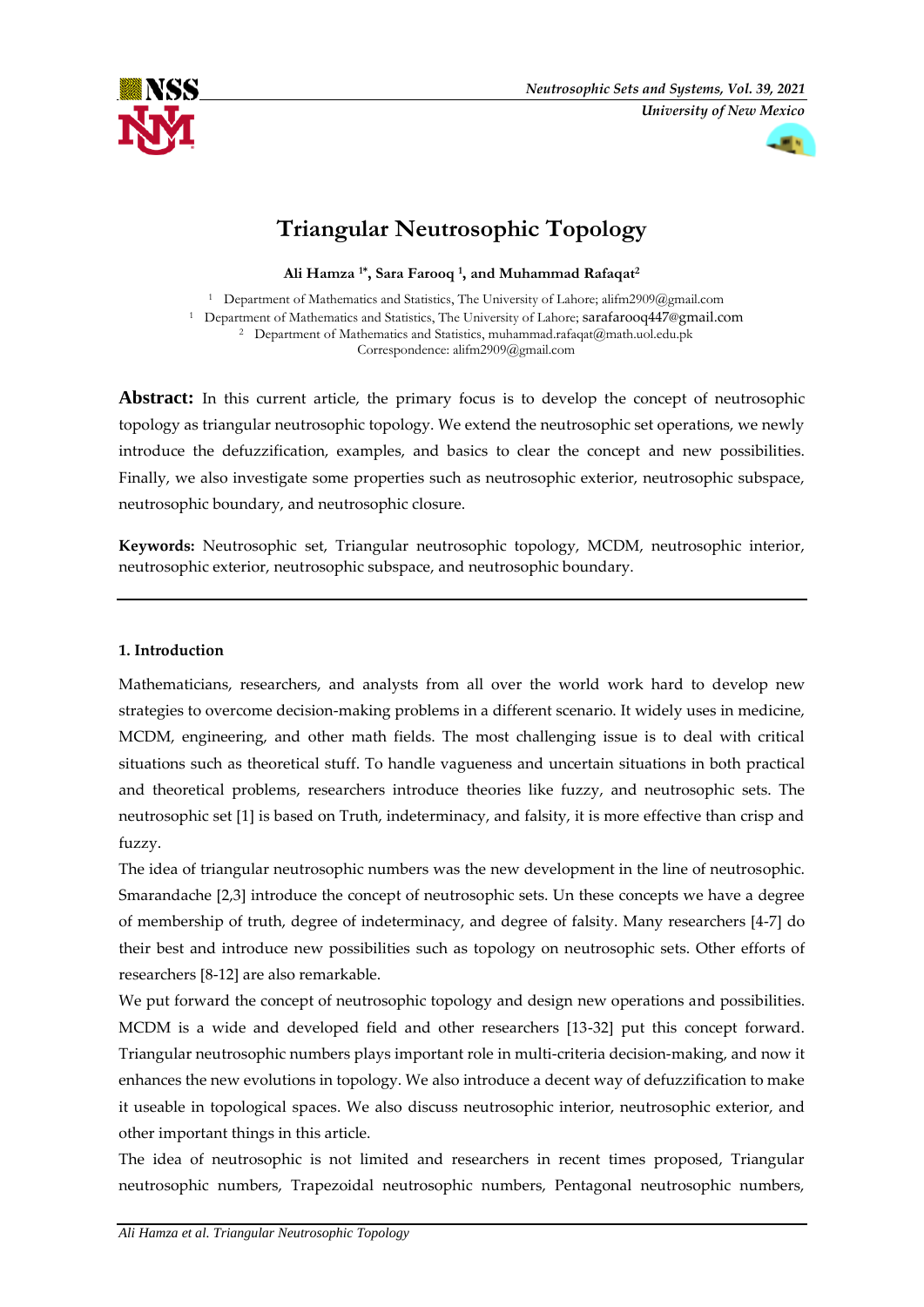Hexagonal neutrosophic numbers, Heptagonal neutrosophic numbers. Moreover, the Octagonal neutrosophic numbers, Nonagonal neutrosophic numbers were presented and publisher by us [33-34]. By using neutrosophic techniques, researchers overcome real life problems [35-39].

#### **2 Preliminaries**

The related definitions are given below.

**Definition 2.1:** We define neutrosophic set  $\vec{A}$  over universe of discourse as:

$$
\dot{A} = \{(\dot{x}, \mu_A(\dot{x}), \sigma_A(\dot{x}), Y_A(x)); \dot{x} \in \dot{X}\}
$$

Where  $\mu_A, \sigma_A, Y_A: X \to 0^{\circ}$ ,  $1^{\circ}$  and  $0^{\circ} \leq \mu_A(x) + \sigma_A(x) + Y_A(x) \leq 3^{\circ}$ , the value of

neutrosophic sets takes from standard and non-standard of  $]0^-,1^+[$ . If we consider the value from real life problem, it will become hard to use value of neutrosophic sets takes from standard and non-standard of  $[0^-, 1^+]$ . For our convenient we take the value from the subset of [0,1].  $N(X)$ .

**Definition 2.2:** Apply formula  $\frac{\vec{a} + \vec{b} + \vec{c}}{3}$  and here,  $\vec{A}, \vec{B} \in N(\vec{X})$ . So,

 $\triangleright$  (Inclusive) If  $\mu_{\hat{A}}(\dot{x}) \leq \mu_{\hat{B}}(\dot{x}), \sigma_{\hat{A}}(\dot{x}) \geq \sigma_{\hat{B}}(\dot{x}), \gamma_{\hat{A}}(x) \geq \gamma_{\hat{B}}(x)$  for every  $\dot{x} \in \dot{X}$ , then neutrosophic subset can be define as  $A \subseteq \overrightarrow{B}$  where,  $\overrightarrow{A}$  neutrosophic subset of  $\overrightarrow{B}$  and then

neutrosophic subset can be define as  $\vec{B} \subseteq \vec{A}$  where,  $\vec{B}$  neutrosophic subset of  $\vec{A}$ .

- Equality) if  $\vec{A} \sqsubseteq \vec{B}$  and  $\vec{B} \sqsubseteq \vec{A}$  then  $\vec{A} = \vec{B}$ .
- $\triangleright$  (Intersection) The intersection in neutrosophic sense can be defined as:  $\vec{A} \square \vec{B}$  and defined:

$$
\dot{A} \sqcap \dot{B} = \{\dot{x}, \mu_{\dot{A}}(\dot{x}) \wedge \mu_{\dot{B}}(\dot{x}), \sigma_{A}(\dot{x}) \vee \sigma_{B}(\dot{x}), Y_{\dot{A}}(x) \vee Y_{\dot{B}}(x) : \dot{x} \in \dot{X}\}\
$$

➢ (Union) The union in neutrosophic sense can be define as

 $\vec{A} \sqcup \vec{B} = \{\dot{x}, \mu_{\vec{A}}(\dot{x}) \vee \mu_{\vec{B}}(\dot{x}), \sigma_{\vec{A}}(\dot{x}) \wedge \sigma_{\vec{B}}(\dot{x}), Y_{\vec{A}}(x) \wedge Y_{\vec{B}}(x) : \dot{x} \in \dot{X}\}\$ 

 $\triangleright$  (Compliment) The compliment  $\overrightarrow{A}^c$  in neutrosophic sense can be defined as:

$$
A^{c'} = \{ \langle \dot{x}, Y_A(x), 1 - \sigma_A(\dot{x}), \mu_A(\dot{x}) \rangle : \dot{x} \in \dot{X} \}
$$

- $\triangleright$  (Universal set) It can be defined as:  $\mu_{\hat{A}}(\dot{x}) = 1$ ,  $\sigma_{A}(\dot{x}) = 0$ ,  $\Upsilon_{\hat{A}}(x) = 0$  for all  $\dot{x} \in \dot{X}$ .
- $\triangleright$  (Empty set) It can be defined as:  $\mu_A(\dot{x}) = 0$ ,  $\sigma_A(\dot{x}) = 1$ ,  $\Upsilon_A(x) = 1$  for all  $\dot{x} \in \dot{X}$ . We can denote it as ∅.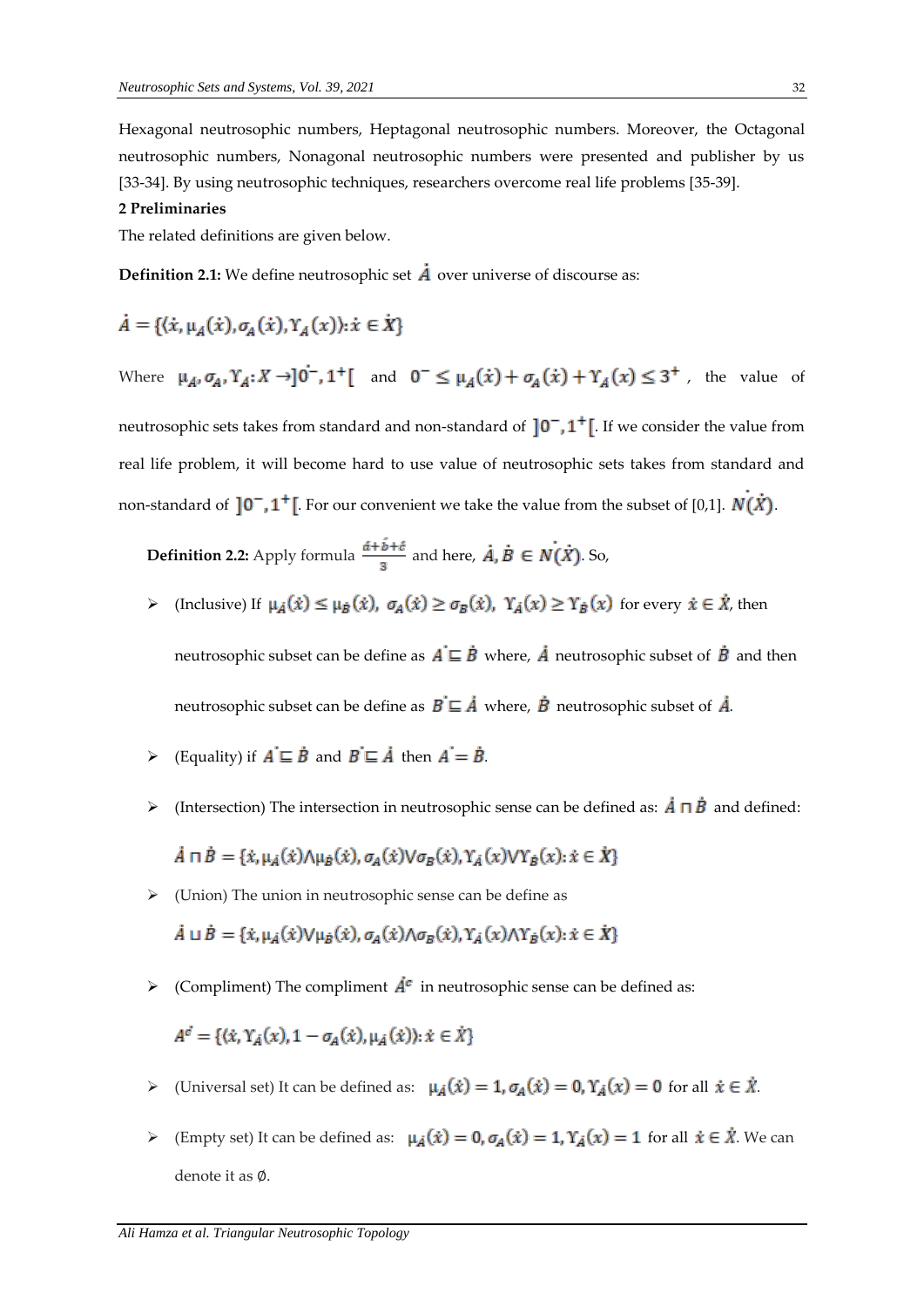**Example 1:** A triangular neutrosophic problem is given below:

$$
\dot{A} = \{(\dot{x}, (0.2, 0.4, 0.6)(0.3, 0.5, 0.8)(0.2, 0.8, 0.8)), (\dot{y}, (0.4, 0.7, 0.2)(0.6, 0.7, 0.2)(0.4, 0.5, 0.6))\}
$$
\n
$$
\dot{B} = \{(\dot{x}, (0.8, 0.2, 0.3)(0.4, 0.6, 0.1)(0.7, 0.3, 0.5)), (\dot{y}, (0.1, 0.2, 0.4)(0.4, 0.2, 0.7)(0.1, 0.2, 0.4))\}
$$
\n
$$
\dot{C} = \{(\dot{x}, (0.9, 0.3, 0.1)(0.2, 0.6, 0.3)(0.7, 0.5, 0.6)), (\dot{y}, (0.1, 0.9, 0.5)(0.2, 0.4, 0.6)(0.5, 0.4, 0.9))\}
$$
\nApply formula  $\frac{\dot{a} + \dot{b} + \dot{c}}{3}$ ,  
\nLet  $\dot{X} = \{\dot{x}, \dot{y}\}$  and  $\dot{A}, \dot{B}, \dot{C} \in \dot{N}(\dot{x})$  then:  
\n
$$
\dot{A} = \{(\dot{x}, 0.4, 0.5, 0.6), (\dot{y}, 0.4, 0.3, 0.5)\}
$$
\n
$$
\dot{B} = \{(\dot{x}, 0.4, 0.3, 0.6), (\dot{y}, 0.2, 0.4, 0.3)\}
$$
\n
$$
\dot{C} = \{(\dot{x}, 0.4, 0.3, 0.6), (\dot{y}, 0.5, 0.4, 0.6)\}
$$
\nWe have  $A = \dot{B}$ .

Neutrosophic union of  $\dot{B}$  and  $\dot{C}$  as:

$$
\dot{B} \sqcup \dot{C} = \{ \langle \dot{x}, (0.4 \lor 0.4), (0.3 \land 0.3), (0.6 \land 0.6) \rangle, \\ \langle y, (0.2 \lor 0.5), (0.4 \land 0.4), (0.3 \land 0.6) \rangle \}
$$

 $\dot{B} \sqcup \dot{C} = \{ \langle \dot{x}, 0.4, 0.3, 0.6 \rangle, \langle \dot{y}, 0.5, 0.4, 0.3 \rangle \}$ 

The intersection in neutrosophic sense of  $\vec{A}$  and  $\vec{C}$ 

$$
\dot{A} \sqcap \dot{C} = \{(\dot{x}, (0.4 \land 0.4), (0.5 \lor 0.3), (0.6 \lor 0.6)),
$$
  

$$
\langle y, (0.4 \land 0.5), (0.3 \lor 0.4), (0.5 \lor 0.6))\}
$$

$$
\dot{A} \sqcap \dot{C} = \{(\dot{x}, 0.4, 0.5, 0.6), (\dot{y}, 0.4, 0.4, 0.6)\}
$$

The complement in neutrosophic sense of  $\dot{c}$  is

$$
\dot{C}^c = \{ \langle \dot{x}, 0.4, 0.3, 0.6 \rangle, \langle \dot{y}, 0.5, 0.4, 0.6 \rangle \}^c
$$
  

$$
\dot{C}^c = \{ \langle x, 0.6, 1 - 0.3, 0.4 \rangle, \langle \dot{y}, 0.6, 1 - 0.4, 0.5 \rangle \}
$$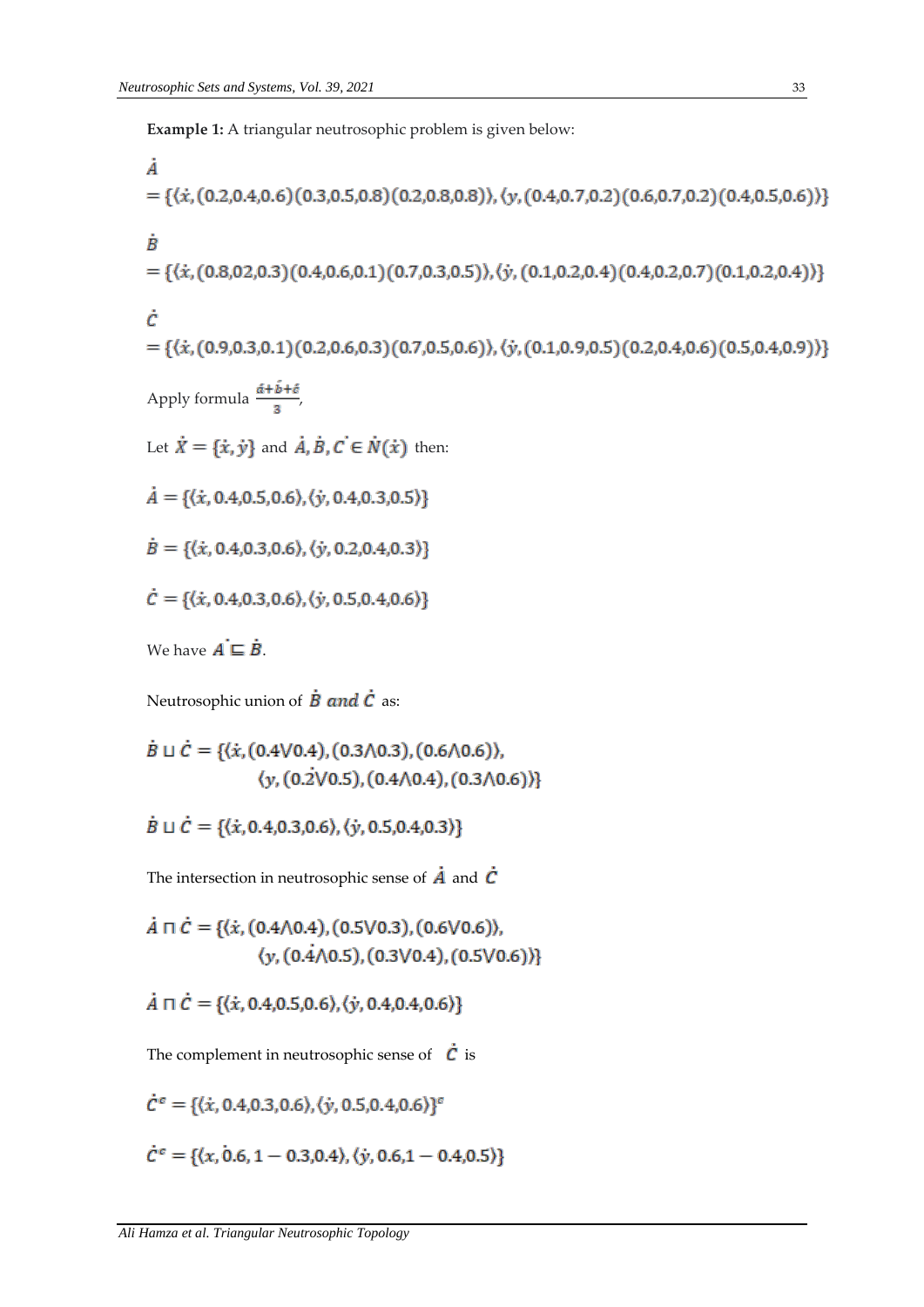$\dot{C}^c = \{ \langle x, 0.6, 0.7, 0.4 \rangle, \langle \dot{y}, 0.6, 0.6, 0.5 \rangle \}$ 

**Theorem 1** Let  $\dot{A}$ ,  $\dot{B} \in N(X)$ . Then

- $\dot{A} \sqcap \dot{A} = A \text{ and } \dot{A} \sqcup \dot{A} = \dot{A}$
- $\dot{A} \sqcap \dot{B} = \dot{B} \sqcap \dot{A}$  and  $\dot{B} \sqcup \dot{A} = \dot{A} \sqcup \dot{B}$
- $\dot{A} \sqcap \varphi = \varphi$  and  $\dot{A} \sqcap \dot{X} = \dot{A}$
- $\dot{A} \sqcup \varphi = \varphi$  and  $\dot{A} \sqcup \dot{X} = \dot{X}$
- $\dot{A} \sqcap (B \sqcap \dot{C}) = (\dot{A} \sqcap B) \sqcap \dot{C}$  and  $\dot{A} \sqcup (B \sqcup \dot{C}) = (\dot{A} \sqcup B) \sqcup \dot{C}$
- $(\dot{A}^c)^c = \dot{A}$
- **Theorem 2** Let  $\vec{A}, \vec{B} \in N(X)$ . Then
	- $\cdot$   $\left(\prod_{i\in I}\dot{A}_i\right)^c = \prod_{i\in I}\dot{A}_i^c$  $\bullet \left( \sqcup_{i\in I} \dot{A}_i \right)^c = \sqcup_{i\in I} \dot{A}_i^c$

**Theorem 3** Let  $\overrightarrow{A}$ ,  $\overrightarrow{B} \in N(\overrightarrow{X})$ . Then

- $\dot{B} \sqcap (\sqcup_{i \in I} \dot{A}_i) = \sqcup_{i \in I} (\dot{B} \sqcap \dot{A}_i)$
- $\dot{B} \sqcup (\sqcap_{i \in I} \dot{A}_i) = \sqcap_{i \in I} (\dot{B} \sqcup \dot{A}_i)$

#### **3 Triangular neutrosophic topological spaces**

**Definition 3.1** Let  $\dot{\tau} \subseteq \dot{N}(\dot{X})$ , then  $\dot{\tau}$  as neutrosophic topology on  $\dot{X}$ 

- $\dot{X}$  and  $\varphi \in \dot{\tau}$ .
- The union and intersection of any number of neutrosophic sets in  $\dot{\mathbf{t}}$  belong to  $\dot{\mathbf{t}}$ .

The pair  $(X, \dot{\tau})$  mentioned as neutrosophic topology space over  $\dot{X}$ .

**Definition 3.2** If  $(\vec{X}, \dot{\tau})$  be neutrosophic topological space over  $\vec{X}$  then,

 $\dot{\phi}$  and  $\dot{X}$  as neutrosophic closed sets over  $\dot{X}$ . •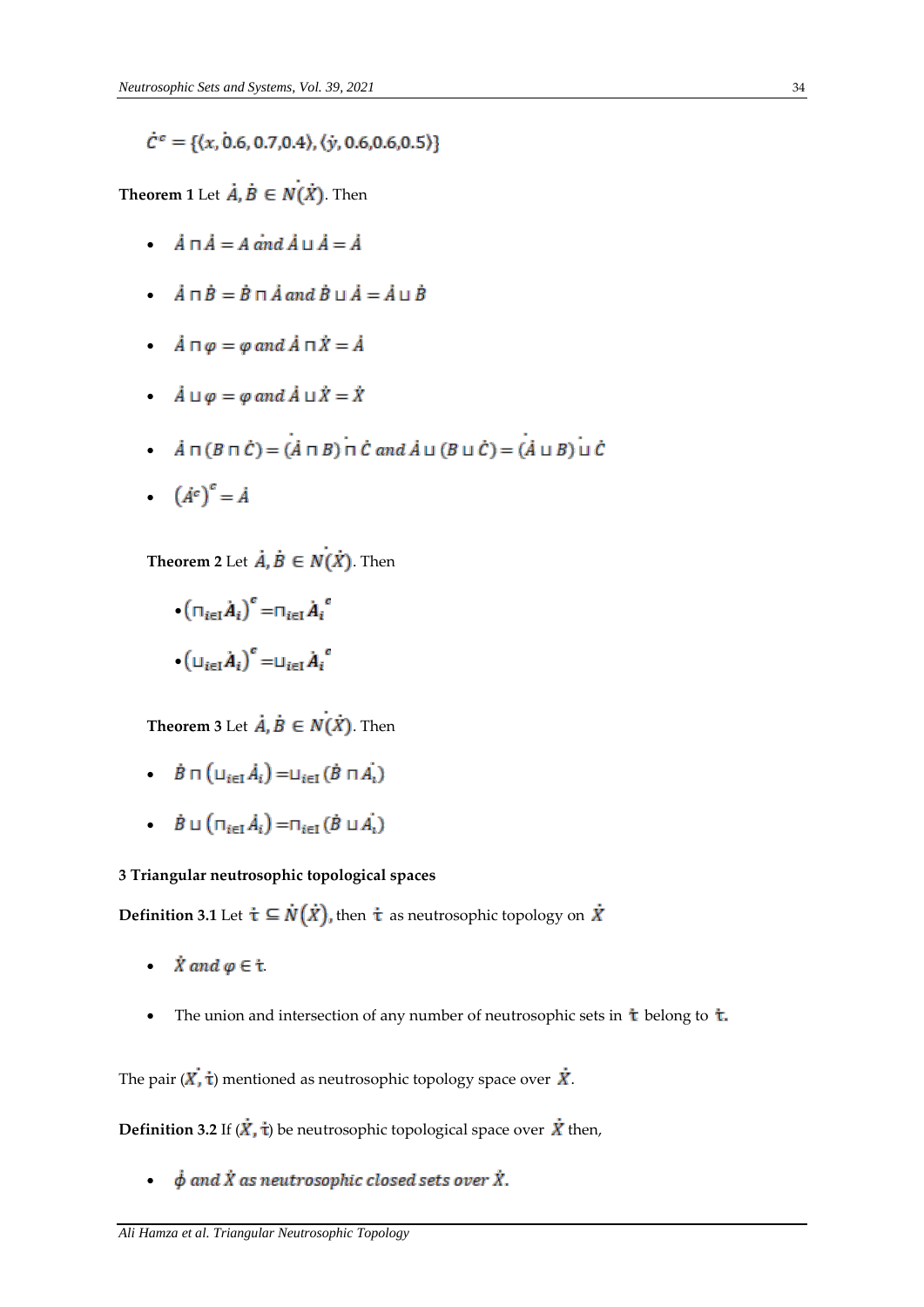• The union and intersection of any two neutrosophic closed sets is a neutrosophic closed sets over  $\dot{X}$ .

**Example 2:** Let  $\dot{X} = \{a, b\}$  and  $\dot{A} \in \dot{N}(\dot{X})$  so,

 $A = \{(a, 0.4, 0.6, 0.8), (b, 0.3, 0.5, 0.7)\}\$ 

Hence,  $\dot{\mathbf{t}} = {\phi, \dot{X}, \dot{A}}$  is neutrosophic topology on  $\dot{X}$ .

**Example 3:** Let  $\dot{X} = \{a, b\}$  and  $\dot{A} \in \dot{N}(\dot{X})$  so,

À = { $\langle \dot{x}, (0.2, 0.4, 0.6), (0.3, 0.5, 0.8), (0.2, 0.8, 0.8), (\dot{y}, (0.4, 0.7, 0.2), (0.6, 0.7, 0.2), (0.4, 0.5, 0.6) \rangle$ }  $\dot{B}$  $=\{\langle \dot{x}, (0.8,0.2,0.3)(0.4,0.6,0.1)(0.7,0.3,0.5) \rangle, \langle \dot{y}, (0.1,0.2,0.4)(0.4,0.2,0.7)(0.1,0.2,0.4) \rangle\}$ Apply formula  $\frac{\vec{a} + \vec{b} + \vec{c}}{2}$ ,  $\dot{A} = \{(\dot{x}, 0.4.0.5.0.6), (\dot{y}, 0.4.0.3.0.5)\}\$  $\dot{B} = \{ \langle \dot{x}, 0.4, 0.3, 0.6 \rangle, \langle \dot{y}, 0.2, 0.4, 0.3 \rangle \}$ Then,  $\dot{\tau}_1 = {\phi, \dot{x}, \dot{A}}$  and  $\dot{\tau}_2 = {\phi, \dot{x}, \dot{A}}$  are neutrosophic topology on  $\dot{X}$ . Here,  $\dot{\tau}_1 \cup \dot{\tau}_1 = {\phi, \dot{x}, A, \dot{B}}$  is not neutrosophic on  $\dot{X}$ . The reason is that:  $\dot{A} \cap \dot{B} \notin \dot{\tau}_1 \cup \dot{\tau}_1$ . Hence,

it's not a neutrosophic topological space over  $\dot{X}$ .

**Theorem 4:** If  $(\dot{X}, \dot{\tau})$  be neutrosophic topological space over  $\dot{X}$  and  $\dot{A}, \dot{B} \in \dot{N}(\dot{X})$  then:

- i.  $\text{int}(\emptyset) = \dot{\varphi}$  and  $\text{int}(\dot{X}) = (\dot{X})$
- ii.  $int(A) \sqsubseteq \dot{A}$

iii. A is neutrosophic open if and only if  $\dot{A} = int(\dot{A})$ .

- iv.  $int(int(A)) = int(A)$ .
- v.  $\dot{A} \subseteq \dot{B}$  implies  $\text{int}(A) \subseteq \text{int}(\dot{B})$ .
- vi.  $int(A) \sqcup int(\dot{B}) \sqsubseteq int(\dot{A} \sqcup \dot{B})$ .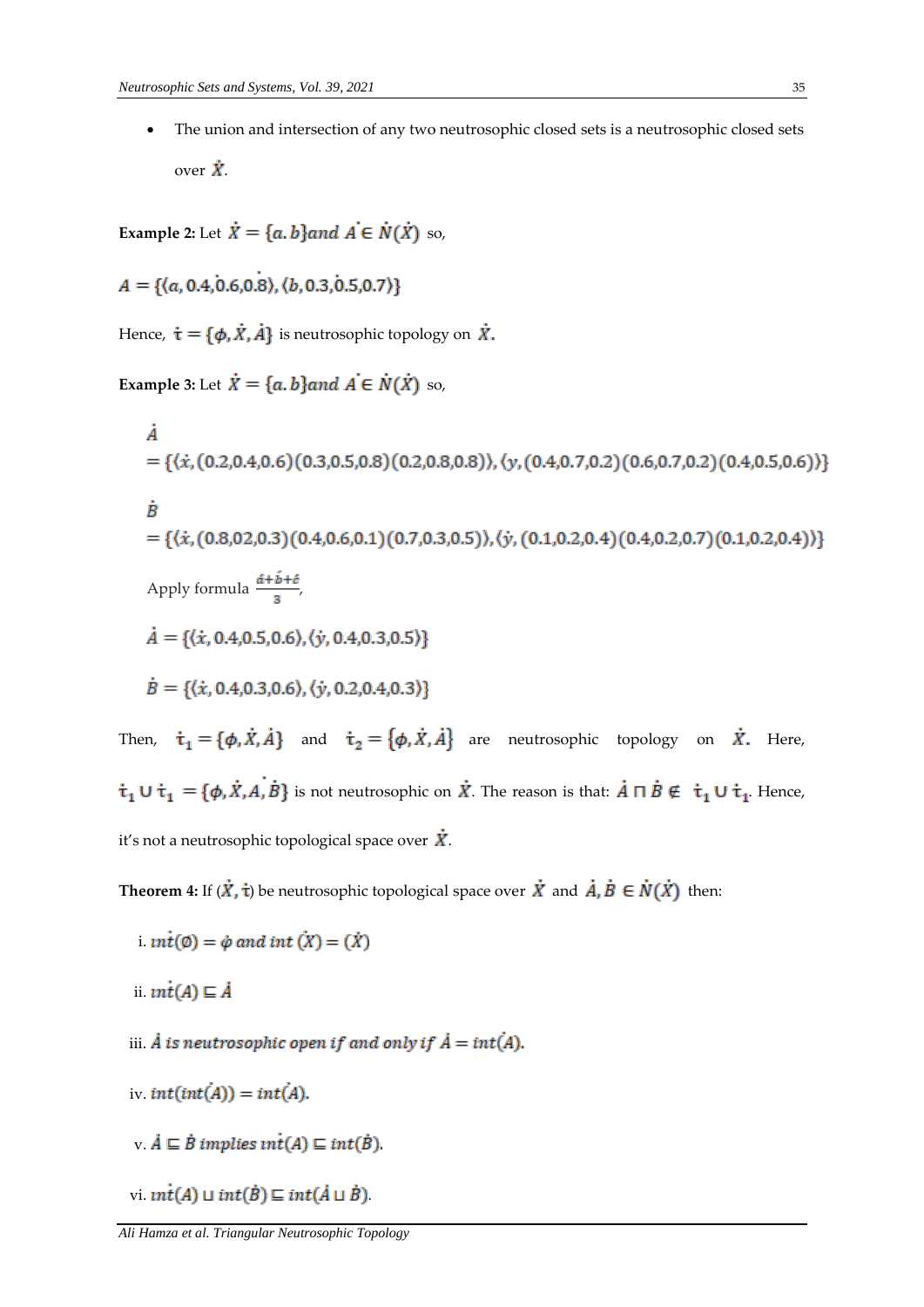vii.  $int(\overrightarrow{A} \cap \overrightarrow{B}) = int(\overrightarrow{A}) \cap int(\overrightarrow{B})$ .

*Proof:* i. and ii. are obvious.

*iii.*  $\vec{A}$  is neutrosophic open set over  $\vec{X}$ , as well as,  $\vec{A}$  is itself a neutrosophic set over  $\vec{X}$  which also contain  $\vec{A}$ . The largest neutrosophic open set contain in  $\vec{A}$  is  $\vec{A}$  and  $int(\vec{A})=\vec{A}$ . Conversely, int  $(\dot{A}) = \dot{A}$  hence,  $\dot{A} \in \dot{\tau}$ .

*iv.* If  $int(\dot{A}) = \dot{B}$ , so,  $int(\dot{B}) = \dot{B}$  from above,  $int (int(\dot{A})) = int(\dot{A})$ .

*v*. As,  $\dot{A} \subseteq \dot{B}$ . As  $int(\dot{A}) \subseteq \dot{A} \subseteq \dot{B}$  *as int* $(\dot{A})$  is a neutrosophic subset of  $\dot{B}$ . So,  $int(\dot{A}) \sqsubseteq int(\dot{B}).$ 

*vi.* It's clear  $\dot{A} \sqsubseteq \dot{A} \sqcup \dot{B}$  and  $\dot{B} \sqsubseteq \dot{A} \sqcup \dot{B}$  thus,  $int(\dot{A}) \sqsubseteq int(\dot{A} \sqcup \dot{B})$  and  $int(\dot{B}) \sqsubseteq int(\dot{A} \sqcup \dot{B})$  hence  $int(\dot{A}) \sqcup int(\dot{B}) \sqsubseteq int(\dot{A} \sqcup \dot{B})$  by above.

Vii. If 
$$
(\dot{A} \cap \dot{B}) \sqsubseteq int(\dot{A})
$$
 and  $(\dot{A} \cap \dot{B}) \sqsubseteq int(\dot{B})$  by above, so,  
\n $(\dot{A} \cap \dot{B}) \sqsubseteq int(\dot{A}) \sqcap int(\dot{B})$ . Also,  $int(\dot{A}) \sqsubseteq \dot{A}$  and  $int(\dot{B}) \sqsubseteq \dot{B}$  we have,  
\n $int(\dot{A}) \sqcap int(\dot{B}) \sqsubseteq \dot{A} \sqcap \dot{B}$ . These make  $(\dot{A} \sqcap \dot{B}) = int(\dot{A}) \sqcap int(\dot{B})$ .

**Example 4:** Let  $\dot{X} = {\{\dot{x}, \dot{y}\}}$  and  $\dot{A}, \dot{B}, \dot{C} \in \dot{N}(\dot{x})$  then:

ċ

$$
\begin{aligned}\n\dot{A} &= \{ \langle \dot{x}, (0.3, 0.3, 0.3)(0.3, 0.3, 0.3)(0.3, 0.3, 0.3) \rangle, \langle y, (0.5, 0.5, 0.5)(0.5, 0.5, 0.5)(0.5, 0.5, 0.5) \rangle \} \\
\dot{B} &= \{ \langle \dot{x}, (0.4, 0.4, 0.4)(0.4, 0.4, 0.4)(0.4, 0.4, 0.4) \rangle, \langle \dot{y}, (0.7, 0.7, 0.7)(0.7, 0.7, 0.7)(0.7, 0.7, 0.7) \rangle \} \\
\dot{C} &= \{ \langle \dot{x}, (0.2, 0.2, 0.2)(0.2, 0.2, 0.2)(0.2, 0.2, 0.2)) \rangle, \langle \dot{y}, (0.6, 0.6, 0.6)(0.6, 0.6, 0.6)(0.6, 0.6, 0.6) \rangle \} \\
\text{Apply formula } \frac{\dot{a} + \dot{b} + \dot{c}}{3}, \\
\dot{A} &= \{ \langle \dot{x}, 0.3, 0.3, 0.3 \rangle, \langle \dot{y}, 0.5, 0.5, 0.5 \rangle \} \n\end{aligned}
$$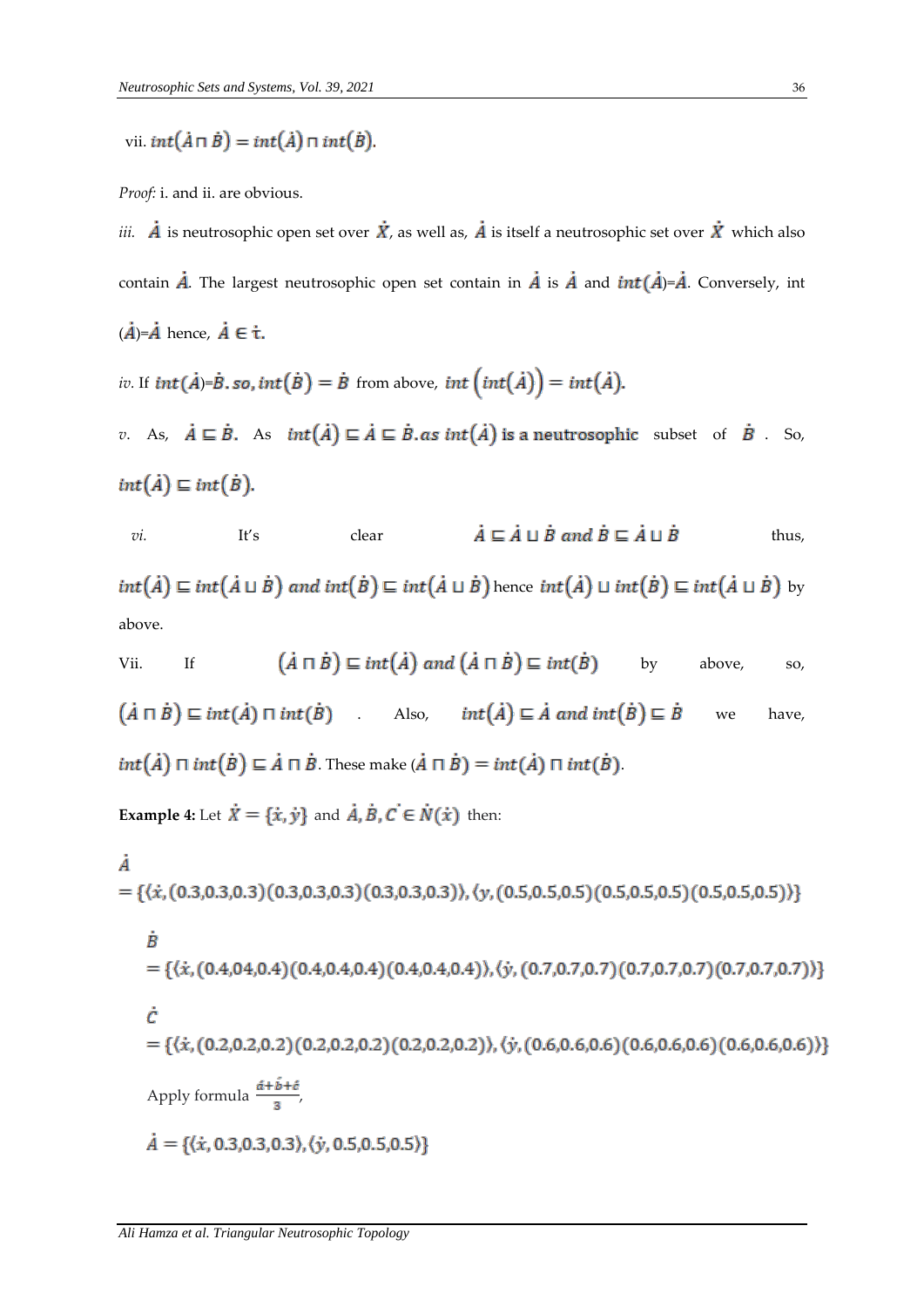$$
B = \{ \langle \dot{x}, 0.4, 0.4, 0.4 \rangle, \langle \dot{y}, 0.7, 0.7, 0.7 \rangle \}
$$

$$
\dot{C} = \{ \langle \dot{x}, 0.2, 0.2, 0.2 \rangle, \langle \dot{y}, 0.6, 0.6, 0.6 \rangle \}
$$

Then,  $\dot{\tau} = {\dot{\phi}, \dot{x}, \dot{A}}$  is soft topological space over  $\dot{x}$ .  $int(\dot{B}) = \dot{\phi}$ ,  $int(\dot{C}) = \dot{\phi}$  and  $(\dot{B} \cup \dot{C}) = \dot{A}$ . Moreover,  $int(\dot{B}) \cup int(\dot{C}) \neq int(\dot{B} \cup \dot{C})$ .

**Theorem 5:** If  $(\dot{X}, \dot{\tau})$  be neutrosophic topological space over  $\dot{X}$  and  $\dot{A}, \dot{B} \in \dot{N}(\dot{X})$  then:

1) 
$$
cl(\emptyset) = \emptyset
$$
 and  $cl(\dot{X}) = \dot{X}$ .

- 2)  $\dot{A} \sqsubseteq cl(\dot{A})$
- 3)  $\vec{A}$  can be consider as neutrosophic closed set if and only if  $\vec{A} = cl(\vec{A})$ .
- 4)  $cl(cl(A)) = cl(A)$ .
- 5)  $\dot{A} \subseteq \dot{B}$  implies as  $\text{cl}(\dot{A}) \subseteq \text{cl}(\dot{B})$
- 6)  $cl(\dot{A} \sqcup \dot{B}) = cl(\dot{A}) \sqcup cl(\dot{B})$ .
- 7)  $cl(\dot{A} \sqcap \dot{B}) \sqsubseteq cl(\dot{A}) \sqcap cl(\dot{B})$ .

Proof: 1, 2, 6, and 7 are clear, as well as done previously above.

3) Suppose that  $\vec{A}$  is neutrosophic closed set over  $\vec{X}$ , here  $\vec{A}$  contain  $\vec{A}$  and it is itself closed set over  $\dot{X}$ .  $\dot{A}$  can be consider as smallest neutrosophic closed set contains  $\dot{A}$  such as  $A = cl(\dot{A})$ . Conversely,  $A = cl(\dot{A})$  as  $\dot{A}$  is small one neutrosophic closed set over  $\dot{X}$  contains Å.

4) by above case,  $A = cl(\dot{A})$ ,  $\dot{A}$  is neutrosophic closed set.

5)  $\dot{A} \subseteq \dot{B}$ . We can clearly see every neutrosophic closed super set of  $\dot{B}$  is also neutrosophic closed super set of  $\dot{A}$ . Hence,  $\text{cl}(\dot{A}) \sqsubseteq \text{cl}(\dot{B})$ .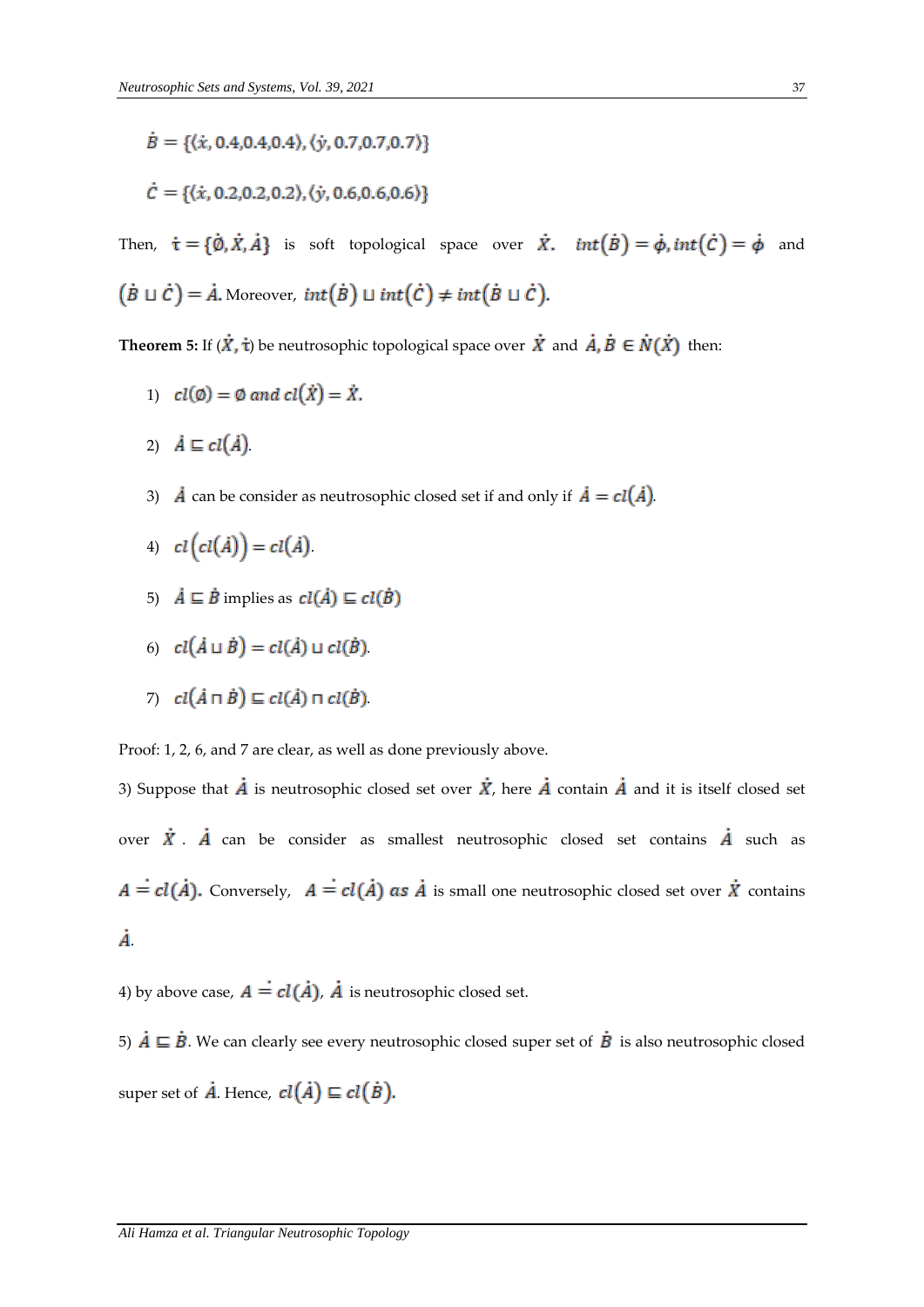**Example 5:** Let  $\dot{X} = {\{\dot{x}, \dot{y}\}}$  and  $\dot{A}, \dot{B}, \dot{C} \in \dot{N}(\dot{x})$  then:

$$
\begin{aligned}\n\dot{A} \\
&= \{ \langle \dot{x}, (0.3, 0.3, 0.3), (0.3, 0.3, 0.3), (0.3, 0.3, 0.3), \langle y, (0.5, 0.5, 0.5), (0.5, 0.5, 0.5), (0.5, 0.5, 0.5) \rangle \} \\
\dot{B} \\
&= \{ \langle \dot{x}, (0.2, 0.2, 0.2), (0.2, 0.2, 0.2), (0.2, 0.2, 0.2), \langle \dot{y}, (0.6, 0.6, 0.6), (0.6, 0.6, 0.6), (0.6, 0.6, 0.6) \rangle \} \\
\text{Apply formula } \frac{\dot{a} + \dot{b} + \dot{c}}{3}, \\
\dot{A} &= \{ \langle \dot{x}, 0.3, 0.3, 0.3 \rangle, \langle \dot{y}, 0.5, 0.5, 0.5 \rangle \} \\
\dot{B} &= \{ \langle \dot{x}, 0.2, 0.2, 0.2 \rangle, \langle \dot{y}, 0.6, 0.6, 0.6 \rangle \} \\
\text{Then,} \\
\dot{\mathbf{t}} &= \{ \dot{\mathbf{0}}, \dot{\mathbf{X}}, \dot{\mathbf{A}}, \dot{\mathbf{B}}, \dot{\mathbf{A}} \cap \dot{\mathbf{B}}, \dot{\mathbf{A}} \cup \dot{\mathbf{B}} \} \\
\end{aligned}
$$

After taking the compliment,

$$
\{\phi^c, X^c, A^c, B^c, (A \sqcap B)^c, (A \sqcup B)^c\}
$$

Therefore,

 $\dot{A}^c = \{ \langle \dot{x}, 0.6, 0.7, 0.6 \rangle, \langle \dot{y}, 0.5, 0.5, 0.5 \rangle \}$  $\dot{B}^c = \{ \langle \dot{x}, 0.2, 0.8, 0.2 \rangle, \langle \dot{y}, 0.6, 0.4, 0.6 \rangle \}$  $(A \sqcap B)^c = \{ \langle \dot{x}, 0.2, 0.7, 0.3 \rangle \langle y, 0.6, 0.5, 0.5 \rangle \}$  $(A \sqcup B)^c = \{ \langle \dot{x}, 0.2, 0.8, 0.3 \rangle, \langle y, 0.5, 0.5, 0.6 \rangle \}$  $\dot{A} \sqcap \dot{B} = \{ \langle \dot{x}, 0.2, 0.8, 0.3 \rangle, \langle y, 0.5, 0.5, 0.6 \rangle \}$  $cl(A) = \dot{X}$  $cl(B) = \dot{X}$  $cl(A \sqcap B) = (A \sqcup B)^c$  $cl(A \sqcap B) \sqsubseteq cl(A) \sqcap cl(B)$ .

**Theorem 6:** Let,  $(\dot{X}, \dot{\tau})$  be neutrosophic topological space over  $\dot{X}$  and  $\dot{A}, \dot{B} \in \dot{N}(\dot{X})$  then:

 $(fr(\dot{A}))^c = ext(\dot{A}) \sqcup int(\dot{A}).$ i.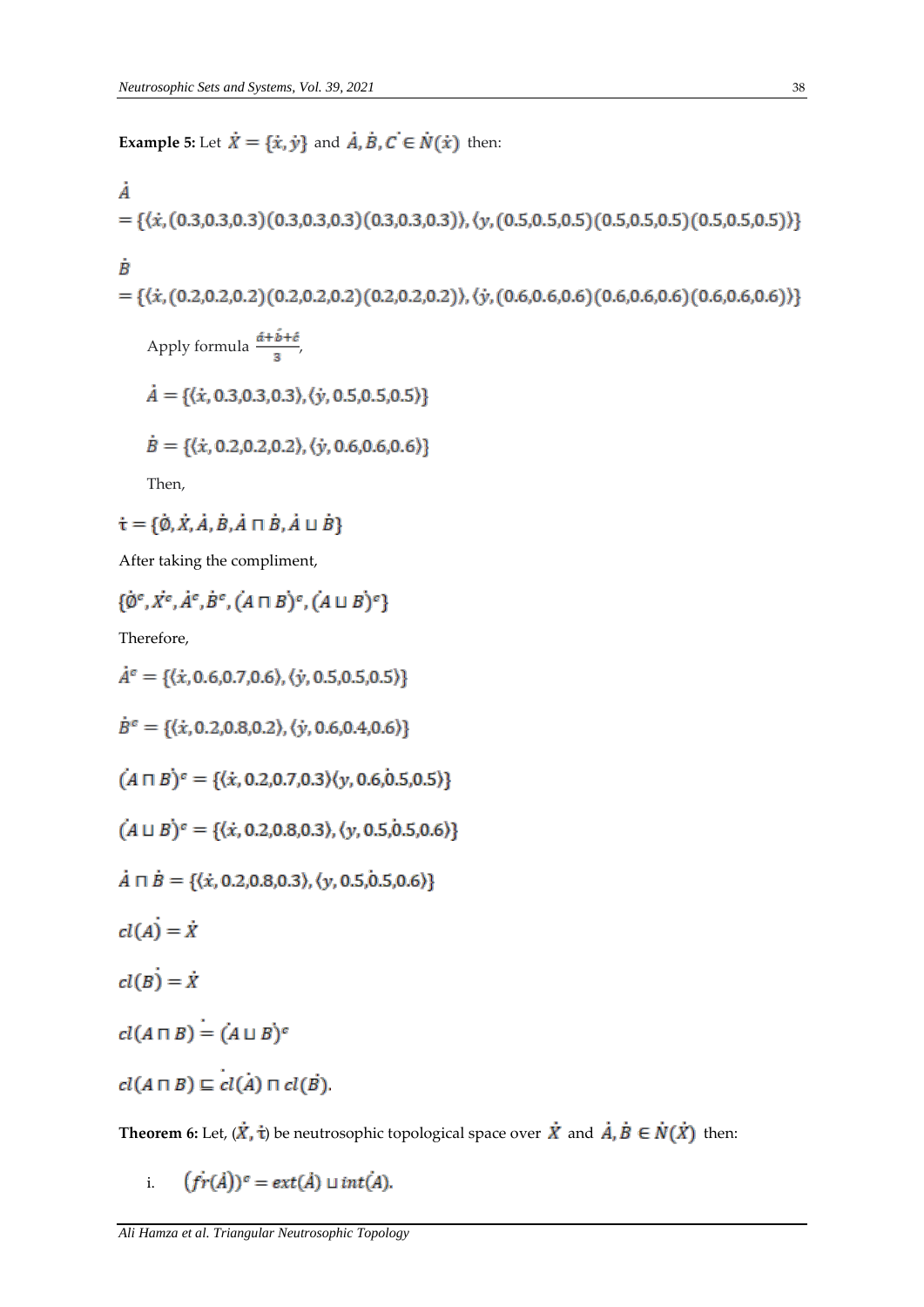ii.  $cl(\dot{A}) = int(\dot{A}) \sqcup \dot{fr}(\dot{A})$ 

*Proof.*  $\dot{A}$ ,  $\dot{B} \in \dot{N}(\dot{X})$ . Then,

Here we have,

 $(f\dot{r}(\dot{A}))^c = (cl(\dot{A}) \sqcap \dot{f}r(\dot{A}^c))^c$  $(f\dot{r}(\dot{A}))^c = (cl(\dot{A}))^c \sqcup (fr(\dot{A}^c))^c$  $(f\dot{r}(\dot{A}))^c = (cl(\dot{A}))^c \sqcup (int(\dot{A}^c))^c$  $ext(\dot{A}) \sqcup int(\dot{A})$  $int(\dot{A}) \sqcup \dot{fr}(\dot{A}) = int(\dot{A}) \sqcup (cl(\dot{A}) \sqcap \dot{fr}(\dot{A}^c))$  $int(\dot{A}) \sqcup \dot{fr}(\dot{A}) = int(\dot{A}) \sqcup (cl(\dot{A}) \sqcap (int(\dot{A}) \sqcup fr(\dot{A}^c))$  $int(\dot{A}) \sqcup \dot{fr}(\dot{A}) = cl(\dot{A}) \sqcap (int(\dot{A}) \sqcup int(\dot{A}))^c$  $int(\vec{A}) \sqcup \vec{fr}(\vec{A}) = cl(\vec{A}) \sqcap \vec{X}$  $int(\dot{A}) \sqcup \dot{fr}(\dot{A}) = cl(\dot{A}).$ 

**Theorem 7:** Let,  $(\vec{X}, \dot{\tau})$  be neutrosophic topological space over  $\vec{X}$  and  $\vec{A}, \vec{B} \in \dot{N}(\vec{X})$  then:

i.  $\dot{fr}(\dot{A}) \sqcap int(\dot{A}) = \emptyset$ ii.  $\dot{fr}(int(\dot{A})) \sqsubseteq \dot{fr}(\dot{A})$ 

*Proof:*  $\dot{A} \in \dot{N}(\dot{X})$ . then,

i. is clear.

To prove ii. Let,

$$
\dot{f}r(int(\dot{A})) = cl(int(\dot{A})) \sqcap cl(int(\dot{A}))
$$
\n
$$
\dot{f}r(int(\dot{A})) = cl(int(\dot{A})) \sqcap \dot{f}r(\dot{A}^c)
$$
\n
$$
\dot{f}r(int(\dot{A})) = cl(\dot{A}) \sqcap \dot{f}r(\dot{A}^c)
$$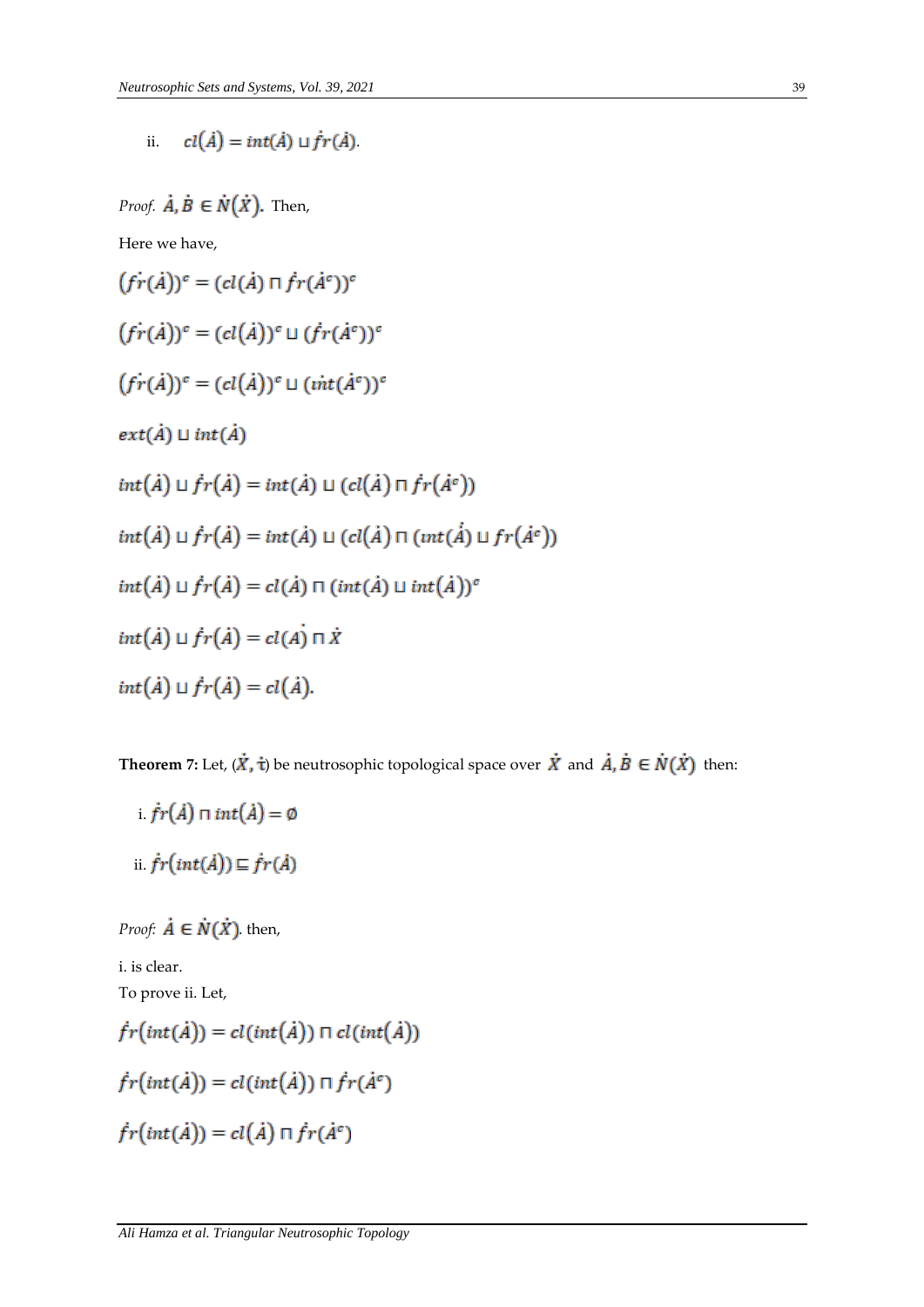# $\dot{fr}(int(\dot{A})) \sqsubseteq \dot{fr}(\dot{A})$

Definition: Let,  $(\dot{x}, \dot{\tau})$  be neutrosophic topological space and  $\dot{Y}$  is non empty subset of  $\dot{X}$ . Neutrosophic relative topology as:

$$
\dot{\tau}_Y = \{\dot{A} \cap \dot{Y} : \dot{A} \in \dot{\tau}\}
$$

$$
Y(\dot{x}) = \begin{cases} (1,0,0) & \dot{x} \in \dot{Y} \\ (0,1,1) & otherwise \end{cases}
$$

Hence,  $(\dot{X}, \dot{\tau_y})$  as neutrosophic subspace of  $(\dot{X}, \dot{\tau})$ .

**Example 6:** Let  $\dot{X} = {\dot{a}, \dot{b}, \dot{c}}$ ,  $\dot{Y} = {\dot{a}, \dot{b}} \subseteq \dot{X}$  and  $\dot{A}, \dot{B} \in \dot{N}(\dot{X})$  then,

$$
\dot{A} = \{(\dot{x}, (0.3, 0.5, 0.7)(0.2, 0.6, 0.1)(0.4, 0.6, 0.7)), (\dot{y}, (0.2, 0.5, 0.9)(0.3, 0.1, 0.8)(0.5, 0.2, 0.3))\}
$$

\n
$$
B = \{ \langle \dot{x}, (0.2, 0.6, 0.4), (0.6, 0.2, 0.7), (0.2, 0.1, 0.6), \langle \dot{y}, (0.6, 0.8, 0.7), (0.7, 0.6, 0.3), (0.1, 0.5, 0.6) \rangle \}
$$
\n

\n\n
$$
A = \{ \langle \dot{x}, 0.5, 0.3, 0.6 \rangle, \langle \dot{y}, 0.5, 0.4, 0.3 \rangle \}
$$
\n

\n\n
$$
\dot{B} = \{ \langle \dot{x}, 0.4, 0.5, 0.3 \rangle, \langle \dot{y}, 0.7, 0.5, 0.4 \rangle \}
$$
\n

Thus,

 $\dot{\tau} = {\dot{\alpha}, \dot{x}, \dot{A}, \dot{B}, \dot{A} \cap \dot{B}, \dot{A} \sqcup \dot{B}}$ 

As neutrosophic topology on  $\dot{X}$ . As well as,

$$
\dot{\mathbf{r}}_Y = \{\dot{\emptyset}, \dot{Y}, \dot{C}, \dot{M}, \dot{L}, \dot{K}\}
$$
 such that,  $\dot{C} = \dot{Y} \sqcap \dot{A}$ .  $\dot{M} = \dot{Y} \sqcap \dot{B}$ ,  $\dot{L} = \dot{Y} \sqcap (\dot{A} \sqcap \dot{B})$  and  $\dot{K} = \dot{Y} \sqcap (\dot{A} \sqcup \dot{B})$ .

### **Conclusion**

In this current article, we rearrange the neutrosophic set operations and design triangular neutrosophic topology on the structure of neutrosophic topology with defuzzification. We introduce some properties linked to operations. We also clear the neutrosophic topology structure of neutrosophic sets. Moreover, we believe, with these new approaches, the researcher will able to enhance new possibilities in neutrosophic topology.

**Funding:** We do not receive any external funding.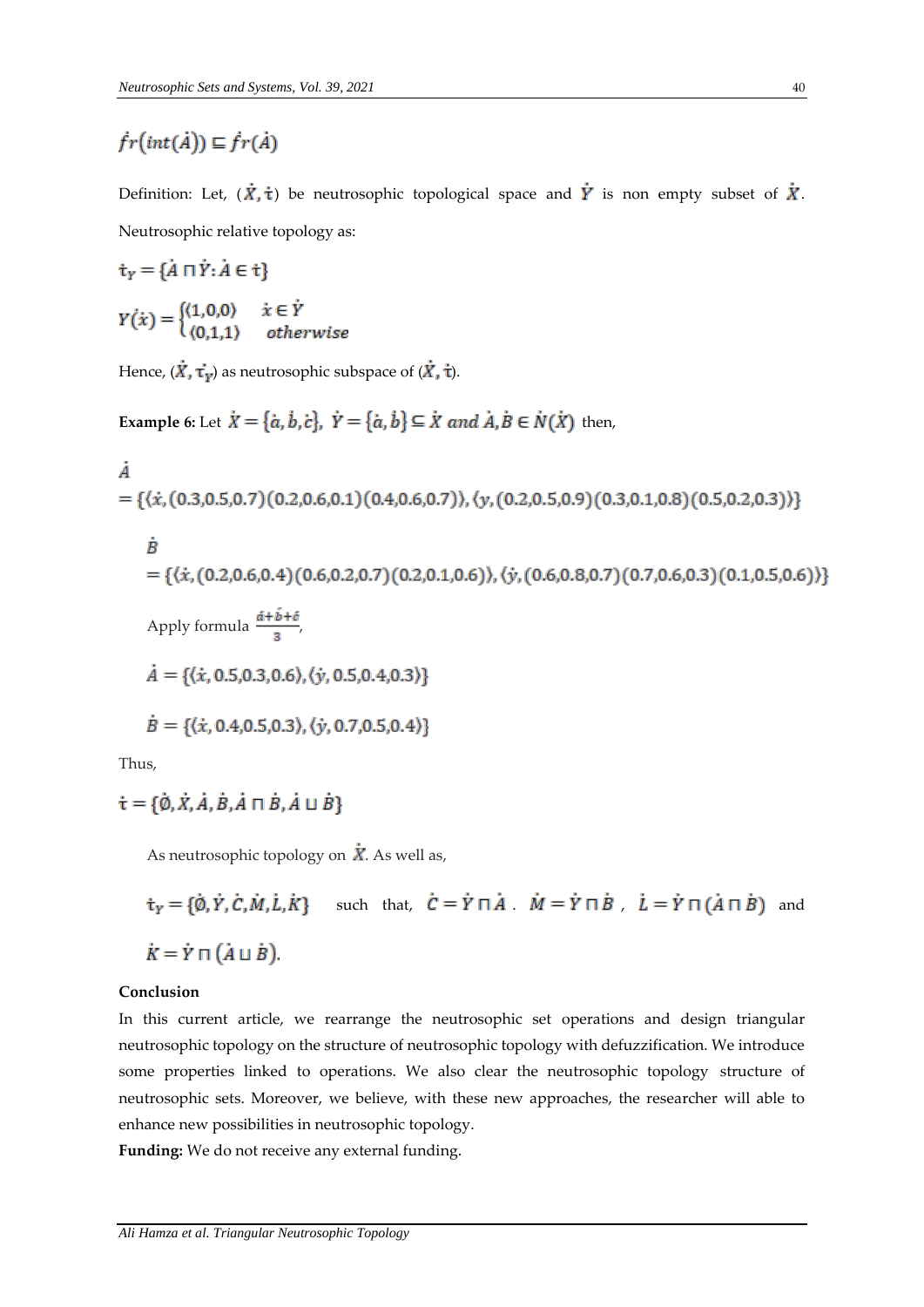**Acknowledgments:** The author are really thankful to respected editor in chief and for all valuable comments and guidelines.

**Conflicts of Interest:** "The authors declare no conflict of interest."

#### **References**

- 1. F. Smarandache, Neutrosophic set, a generalization of the intuitionistic fuzzy sets*, Inter. J. Pure Appl. Math*. Vol. 24, pp. 287–297, 2005.
- 2. F. Smarandache, Neutrosophic set a generalization of the intuitionistic fuzzy set*, International Journal of Pure and Applied Mathematics,* 24(3) (2005) 287–297.
- 3. F. Smarandache, Neutrosophy and neutrosophic logic, first international conference on neutrosophy, neutrosophic logic, set, probability, and statistics, *University of New Mexico*, Gallup, NM 87301, USA (2002).
- 4. F. G. Lupia´nez, On neutrosophic topology*, The International Journal of ˜ Systems and Cybernetics*, 37(6) (2008), 797–800.
- 5. F. G. Lupia´nez, Interval neutrosophic sets and topology, *The International ˜ Journal of Systems and Cybernetics*, 38(3/4) (2009), 621–624.
- 6. F. G. Lupia´nez, On various neutrosophic topologies*, The International ˜ Journal of Systems and Cybernetics*, 38(6) (2009), 1009–1013.
- 7. F. G. Lupia´nez, On neutrosophic paraconsistent topology, *The Interna- ˜ tional Journal of Systems and Cybernetics*, 39(4) (2010), 598–601.
- 8. S. Broumi and F. Smarandache, Intuitionistic neutrosophic soft set*, Journal of Information and Computing Science,* 8(2) (2013), 130–140.
- 9. S. Broumi and F. Smarandache, More on intuitionistic neutrosophic soft set, *Computer Science and Information Technology*, 1(4) (2013), 257–268.
- 10. S. Broumi, Generalized neutrosophic soft set, arXiv:1305.2724.
- 11. C. L. Chang, Fuzzy topological spaces, *Journal of Mathematical Analysis and Applications*, 24 (1968), 182–190.
- 12. D. C¸ oker, An introduction to intuitionistic fuzzy topological spaces, *Fuzzy Sets and Systems*, 88(1) (1997), 81–89.
- 13. Abdel-Baset, M., Chang, V., & Gamal, A. Evaluation of the green supply chain management practices: *A novel neutrosophic approach. Computers in Industry*, vol 108, pp. 210-220, 2019.
- 14. Abdel-Basset, M., Saleh, M., Gamal, A., & Smarandache, F. An approach of TOPSIS technique for developing supplier selection with group decision making under type-2 neutrosophic number. *Applied Soft Computing*, vol 77, pp. 438-452, 2019.
- 15. Abdel-Basset, M., Manogaran, G., Gamal, A., & Smarandache, F. A group decision making framework based on neutrosophic TOPSIS approach for smart medical device selection. *Journal of medical systems,* vol 43(2), pp. 38, 2019.
- 16. Abdel-Basset, M., Atef, A., & Smarandache, F. A hybrid Neutrosophic multiple criteria group decision making approach for project selection. *Cognitive Systems Research*, vol 57, pp. 216-227, 2019.
- 17. Abdel-Basset, Mohamed, Mumtaz Ali, and Asma Atef. "Resource levelling problem in construction projects under neutrosophic environment." *The Journal of Supercomputing*, pp.1-25, 2019.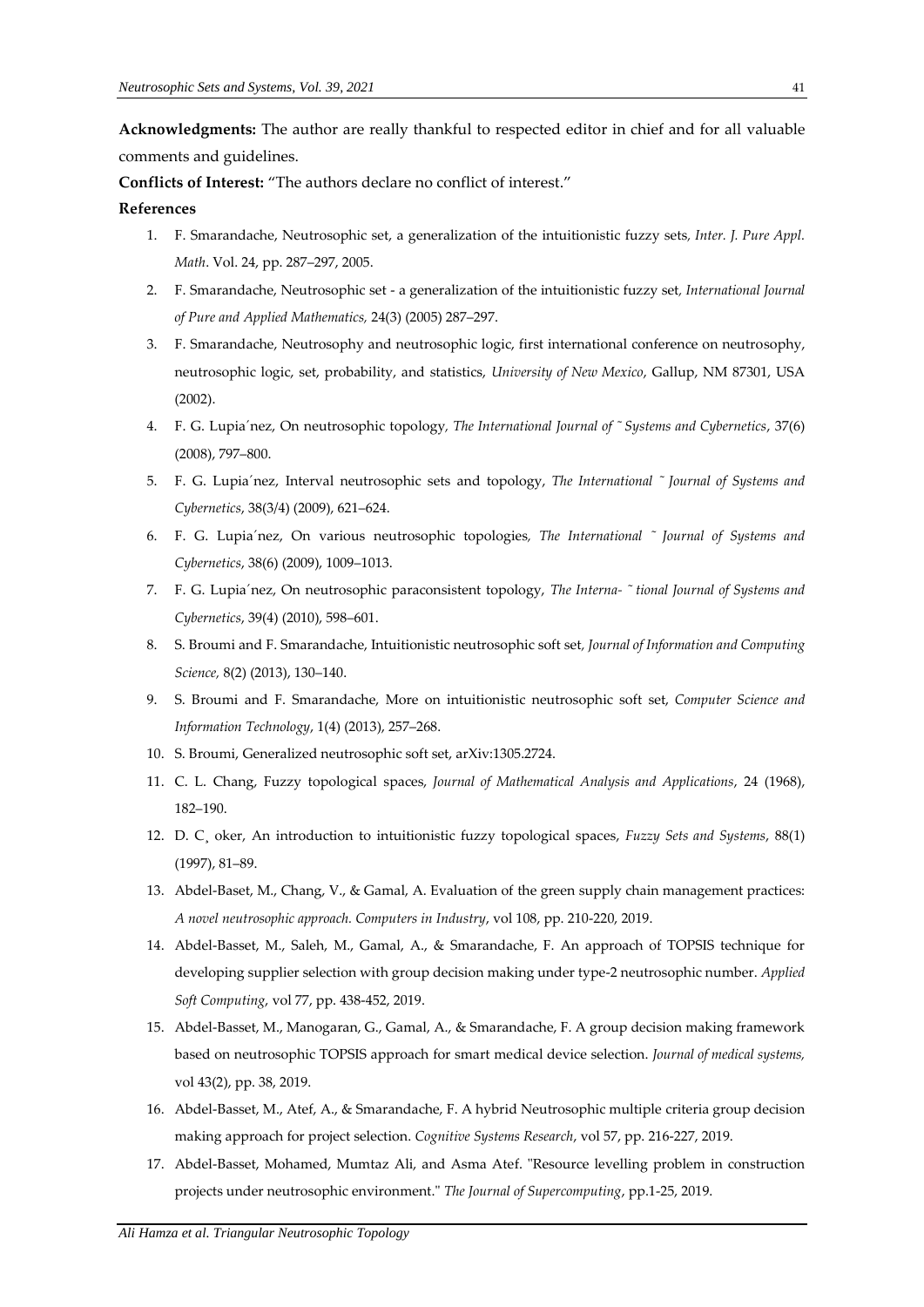- 18. Saqlain M, Sana M, Jafar N, Saeed. M, Said. B, Single and Multi-valued Neutrosophic Hypersoft set and Tangent Similarity Measure of Single valued Neutrosophic Hypersoft Sets, *Neutrosophic Sets and Systems (NSS)*, vol 32, pp. 317-329, 2020.
- 19. S. Pramanik, P. P. Dey and B. C. Giri, "TOPSIS for single valued neutrosophic soft expert set based multiattribute decision making problems," *Neutrosophic Sets and Systems*, vol 10, pp. 88-95, 2015.
- 20. Saqlain. M., Jafar. N. and Riffat. A., "Smart phone selection by consumers' in Pakistan: FMCGDM fuzzy multiple criteria group decision making approach," *Gomal University Journal of Research*, vol 34(1), pp. 27-31, 2018.
- 21. Saqlain. M, Jafar.N. M, and Muniba. K, "Change in The Layers of Earth in Term of Fractional Derivative: A Study," *Gomal University Journal of Research*, vol 34(2), pp. 1-13, 2018.
- 22. Saqlain M, Jafar N, Hamid R, Shahzad A. "Prediction of Cricket World Cup 2019 by TOPSIS Technique of MCDM-A Mathematical Analysis," *International Journal of Scientific & Engineering Research,* vol 10(2), pp. 789-792, 2019.
- 23. Saqlain M, Saeed M, Ahmad M. R, Smarandache,. F. "Generalization of TOPSIS for Neutrosophic Hypersoft set using Accuracy Function and its Application," *Neutrosophic Sets and Systems (NSS),* vol 27, pp. 131-137, 2019.
- 24. Riaz.M., Saeed.M. Saqlain.M. and Jafar.N,"Impact of Water Hardness in Instinctive Laundry System based on Fuzzy Logic Controller," *Punjab University Journal of Mathematics*, vol 51(4), pp. 73-84, 2018.
- 25. Riaz. M., Saqlain. M. and Saeed. M., "Application of Generalized Fuzzy TOPSIS in Decision Making for Neutrosophic Soft set to Predict the Champion of FIFA 2018*: A Mathematical Analysis," Punjab University Journal of Mathematics*, vol 51(8), pp.111-126, 2019.
- 26. T. Bera and N. K. Mahapatra, Introduction to neutrosophic soft groups*, Neutrosophic Sets and Systems*, vol 13, pp. 118-127, 2016. doi.org/10.5281/zenodo.570845.
- 27. P. Biswas, S. Pramanik, and B. C. Giri. "A new methodology for neutrosophic multi-attribute decision making with unknown weight information," *Neutrosophic Sets and Systems*, vol 3, pp. 42-52, 2014.
- 28. K. Mondal, and S. Pramanik. Neutrosophic decision making model of school choice. *Neutrosophic Sets and Systems*, vol 7, pp. 62-68, 2015.
- 29. Smarandache, F., Pramanik, S., "New Neutrosophic Sets via Neutrosophic Topological Spaces," *In Neutrosophic Operational Research; Eds.; Pons Editions: Brussels, Belgium*, vol I, pp. 189–209, 2017.
- 30. Saqlain, M. Sana, M., Jafar. M. N., Saeed, M., Smarandache, F. "Aggregate Operators of Neutrosophic Hypersoft Set," *Neutrosophic Sets and Systems*, vol. 32, pp. 294-306, 2020.
- 31. Saqlain, M., Jafar, M. N., Riaz, M. "A New Approach of Neutrosophic Soft Set with Generalized Fuzzy TOPSIS in Application of Smart Phone Selection," *Neutrosophic Sets and Systems*, vol. 32, pp. 307-316, 2020. DOI: 10.5281/zenodo.3723161
- **32.** Saqlain, M., Jafar, M. N., Moin, S., Saeed, M. and Broumi, S. "Single and Multi-valued Neutrosophic Hypersoft set and Tangent Similarity Measure of Single valued Neutrosophic Hypersoft Sets," *Neutrosophic Sets and System*s, vol. 32, pp. 317-329, 2020.
- **33.** Saqlain.M , A. Hamza, and S. Farooq, "Linear and Non-Linear Octagonal Neutrosophic Numbers: Its Representation,  $\alpha$ -Cut and Applications," International Journal of Neutrosophic Science, vol. 3, no. 1, pp. 29–43, 2020.